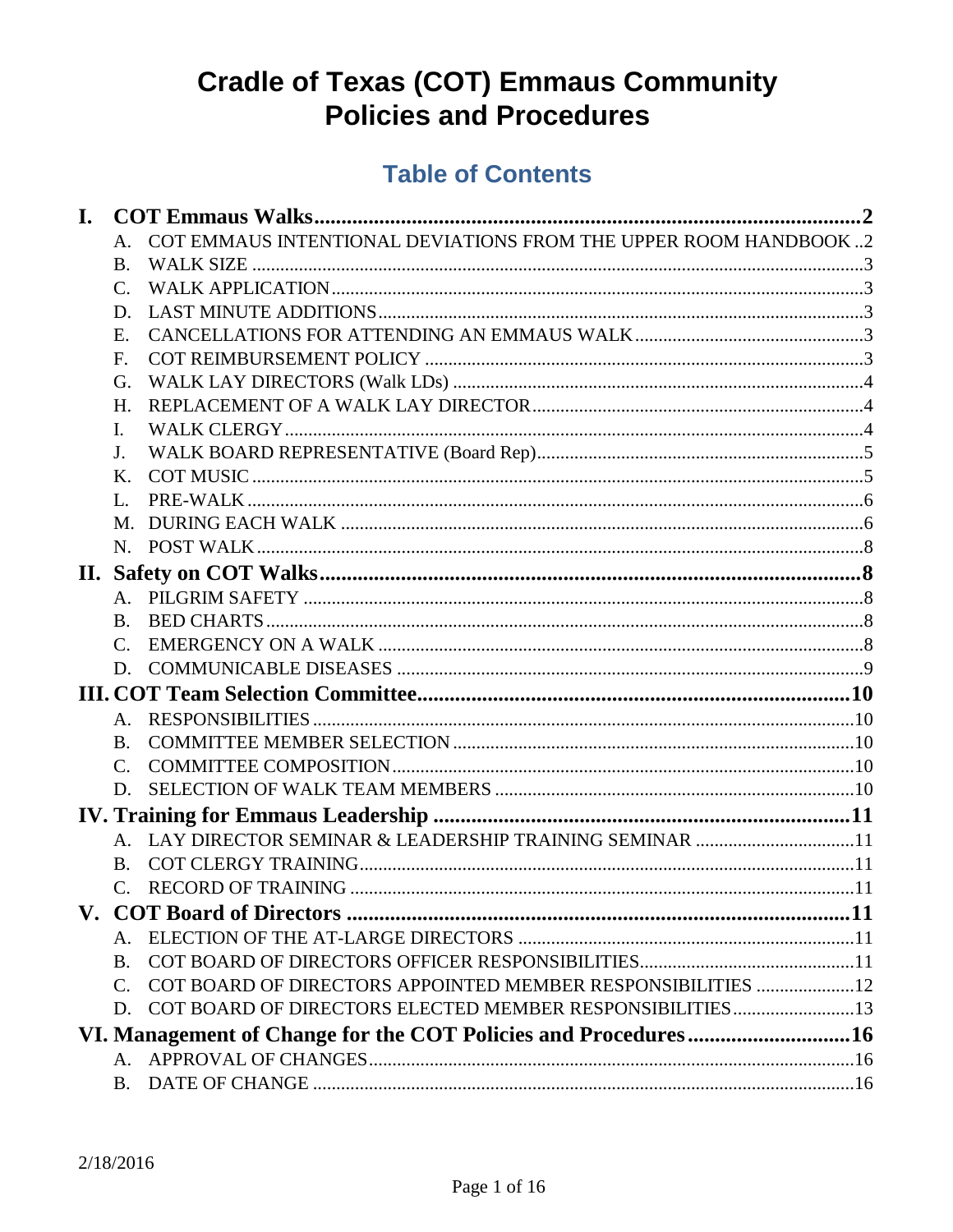### <span id="page-1-1"></span><span id="page-1-0"></span>**I. COT Emmaus Walks**

- A. COT EMMAUS INTENTIONAL DEVIATIONS FROM THE UPPER ROOM HANDBOOK The intent is for COT to be in accordance with the "Upper Room Handbook" (model) with the following noted exceptions.
	- 1. The Team Assistants ("TAs" outside team) should attend all Team Formation meetings and participate in the review and improvement of the Team's talks.
	- 2. Team members are allowed to co-sponsor Pilgrims. The "co-sponsor" shall transport the Pilgrim to the Walk and attend Sponsor's Hour, Candlelight, and Closing.
	- 3. Team members and Pilgrims shall sleep in separate areas (not in the same rooms).
	- 4. Each Walk may select its own table names (may use names other than the standard names in the model).
	- 5. Introduction of speaker
		- a. Sing "Hallelujah"
		- b. ALD and speaker enter room together and go to the podium
		- c. ALD lights candle
		- d. ALD introduces speaker "… with a clean sheet of paper…"
		- e. ALD leaves podium
		- f. Speaker leads the "Prayer to the Holy Spirit"
		- g. Speaker begins talk
	- 6. The Table Leader should sit farthest from the speaker (instead of closest to the speaker with his/her back to the speaker).
	- 7. The Walk LD will be provided with the talk history of each team member and the talk assignments of the seven layperson talks will be his/her responsibility (vs. the Team Selection Committee assigning the talks).
	- 8. Talks should be closed with asking the Pilgrims to bow their head and meditate on a question or two (to focus them on the main point of the talk) vs. "De Colores and walking out".
	- 9. COT allows handouts for talks. The use of a handout is left to the discretion of each speaker. The Walk LD will ensure distribution of the handouts is consistent throughout the Walk.
	- 10. Each sponsor will be asked to solicit at least 8-12 letters for their Pilgrim. These 8-12 letters will be given to the Pilgrims during the letter time. Any letters in excess to these 8-12 letters will be placed in the Pilgrim's agape bag. There will be no limits placed on the number of letters the sponsor may solicit.
	- 11. During delivery of each talk, the speaker should wear only their Emmaus cross (and no name tag). This symbolizes that it is the "team's" talk. The team may begin wearing their crosses on Sunday morning (and not wait until commissioning).
	- 12. Chapel visits will be made with up to three tables at a time (vs. one at a time).
	- 13. Lunch will be served immediately after Dying Moments and a long break will be allowed (vs. having the longest break of the three days immediately after Dying Moments).
	- 14. The Board Rep will explain the contents of the Pilgrim Packets (vs. the SD). These packets will be placed in the Pilgrims' Agape Bags instead of passing them out.
	- 15. COT "God watches" is not viewed as "agape" and will be passed out the first evening. This is to set the tone that we are on "God's time."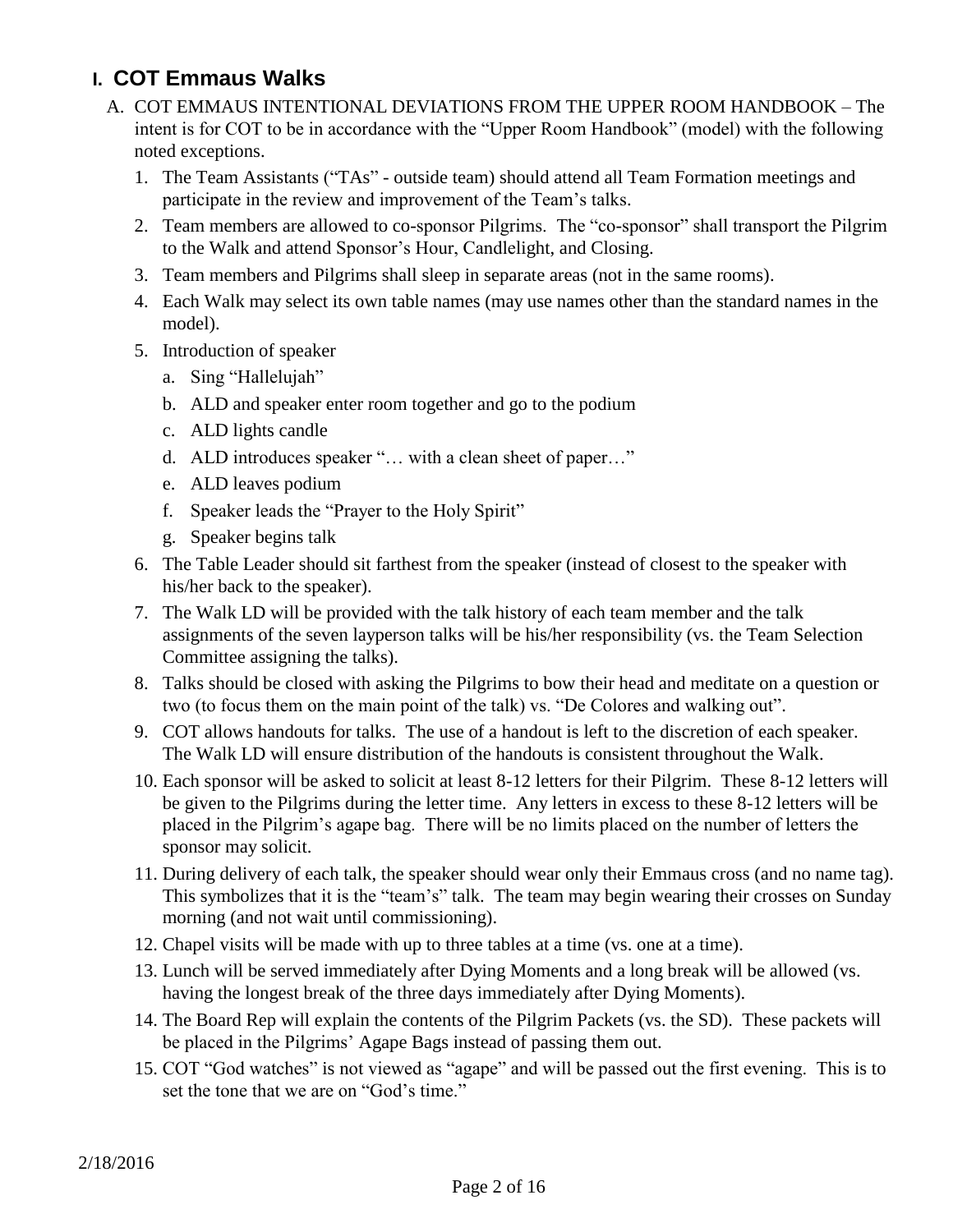### <span id="page-2-0"></span>B. WALK SIZE

- 1. COT Walks will have a minimum of 16 Pilgrims and a maximum of 30 Pilgrims
- 2. There shall be no more than five tables on a Walk
- 3. There shall be no less than four tables on a Walk

#### <span id="page-2-1"></span>C. WALK APPLICATION

- 1. The deadline for completed application shall be seven days prior to the start of the Walk
- 2. A completed application consists of:
	- a. A completed Pilgrim application signed by both the Pilgrim and the Pilgrim's pastor
	- b. A completed Sponsor Application signed by the Sponsor
	- c. Payment for the applicable Walk fee (partial scholarships are available)

#### <span id="page-2-2"></span>D. LAST MINUTE ADDITIONS

- 1. No "walk-on" Pilgrims will be accepted.
- 2. All Pilgrims and their sponsor must have received confirmation from the COT Registrar by the application deadline.
- <span id="page-2-3"></span>E. CANCELLATIONS FOR ATTENDING AN EMMAUS WALK
	- 1. The Registrar shall send notification to the Sponsor and Pilgrim confirming the dates of the Walk the Pilgrim is scheduled to attend.
	- 2. If for some reason the Pilgrim cannot attend the Walk for which they are scheduled, the following guidelines shall apply:
		- a. If the Registrar receives notification of cancellation more than 7 days prior to the scheduled Walk, the Registrar shall contact the Sponsor and attempt to reschedule the Pilgrim on the next Walk. If a Pilgrim cancels and a refund is requested, a refund shall be granted.
		- b. If the Registrar receives notification of cancellation within 7 days of the scheduled Walk, the application fee may be forfeited. Special allowances should be made for extenuating circumstances such as death in the family, sick children, etc.
	- 3. Two cancellations shall result in the application being returned to the Sponsor. The Pilgrim can reapply if desired.
	- 4. If a Pilgrim on the waiting list is asked to attend a Walk and they decline, this shall not be counted as a cancellation.
- <span id="page-2-4"></span>F. COT REIMBURSEMENT POLICY
	- 1. The Lay Director for each Walk has responsibility to see that the Walk is conducted in accordance with the Walk budget established by the COT Emmaus Board for that Walk.
	- 2. Walk Budgets:
		- a. Walk LD: \$300
		- b. Head TA: \$75
		- c. Head CTA: \$75
		- d. Head KTA: \$1250
		- e. Agape Meal (funded by 4th Day)
	- 3. Anyone who receives advanced monies for the Walk or incurs acceptable expenses must provide receipts or return of funds within two weeks of the Walk ending.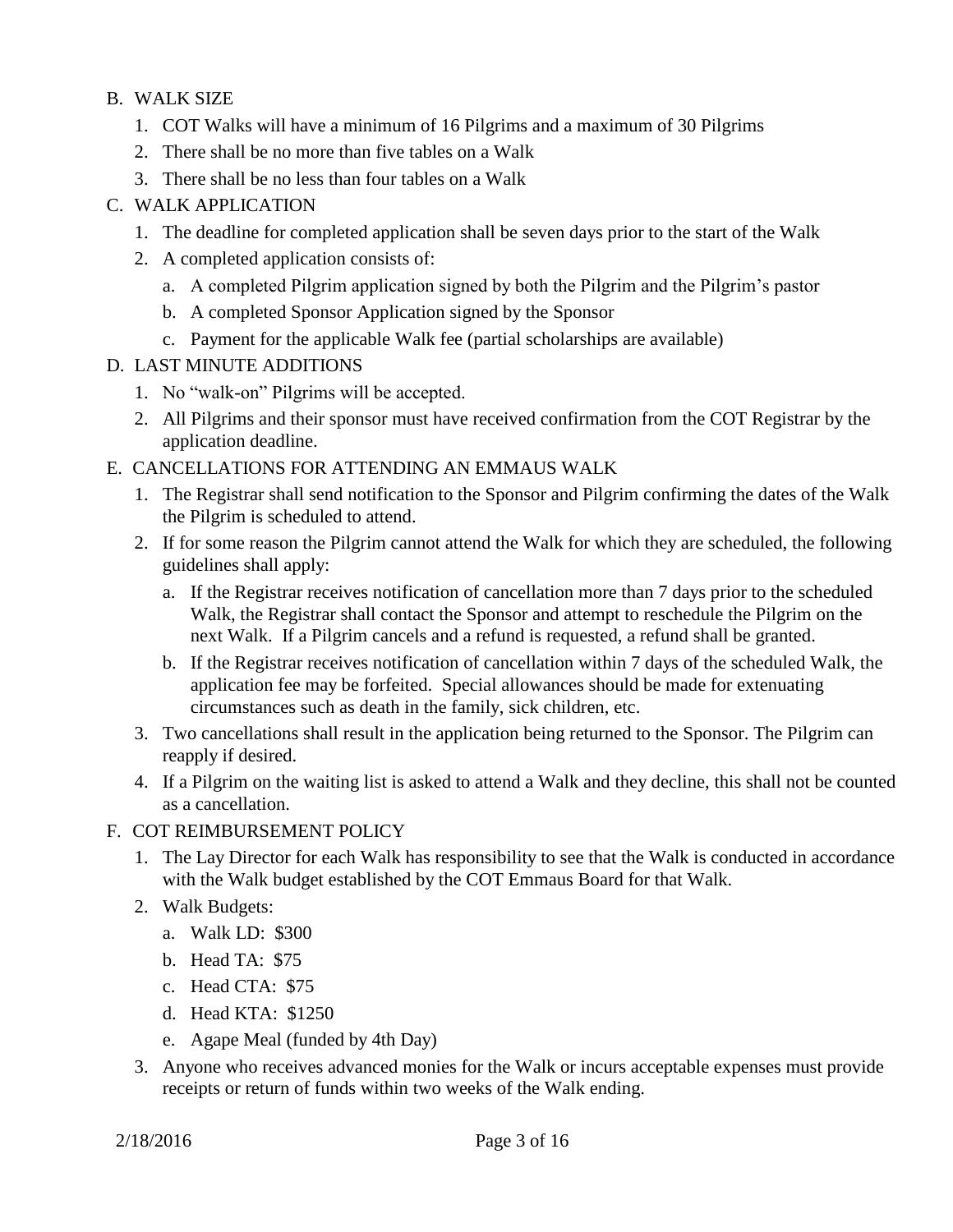- 4. All requests for reimbursement must comply with the reimbursement policy of the COT Board.
- 5. A separate scholarship fund shall be maintained, and each Walk reimbursed for scholarships awarded.
- <span id="page-3-0"></span>G. WALK LAY DIRECTORS (Walk LDs)
	- 1. Selection shall be per the current version of the "COT TEAM SELECTION POLICIES AND WORK PROCESS DOCUMENT."
	- 2. The Team Selection Committee should provide a prioritized list of all the potential Walk LD candidates.
	- 3. If the list of potential Walk LDs has been exhausted, the former Walk LDs should be considered.
	- 4. The Walk LDs shall be approved by a majority vote of the COT Board of Directors.
- <span id="page-3-1"></span>H. REPLACEMENT OF A WALK LAY DIRECTOR
	- 1. If after a Walk Lay Director has been selected it becomes necessary to replace the Walk LD, the COT Board shall choose a successor at any regular meeting or at any special meeting called for that purpose.
	- 2. If the need to appoint a successor arises within 10 days of the commencement of the Walk, the COT Lay Director shall be authorized by the COT Board to select a replacement Walk LD from the LD-TA1s currently serving on the Walk.
	- 3. If at any time during the Walk the Walk LD must be replaced, after prayerful consideration, the Board Rep and Walk Spiritual Director shall replace the Walk LD with one of the LD-TA1s currently serving on the Walk.
	- 4. Reasons for Walk LD Replacement
		- a. Inability to perform the duties of the LD (including medical and family emergencies)
		- b. Fails to participate in COT Lay Director Seminar
		- c. Willfully, after notice, refuses to follow:
			- i. The Emmaus Handbook,
			- ii. The COT Bylaws, or
			- iii. The COT Emmaus Policies and Procedures

### <span id="page-3-2"></span>I. WALK CLERGY

- 1. Selection of clergy for Walks
	- a. The Community Spiritual Director shall verify clergy credentials and maintain a list of qualified clergy for the COT Emmaus/Chrysalis community, ensuring progressive servant hood.
	- b. The Community Spiritual Director shall appoint a Walk Spiritual Director (SD) for each COT Walk.
	- c. The Community Spiritual Director shall recommend a pool of qualified clergy to serve as Assistant Spiritual Director (ASD) and the Walk SD will pick from the list of names.
	- d. All Walk SDs shall have served on a minimum of two Walks as an ASD, with at least one of these being a COT Walk.
	- e. The COT Board shall approve all Walk Spiritual Directors and Assistant Spiritual Directors.
- 2. Each Walk shall have at least one ASD that stays for the entire Walk.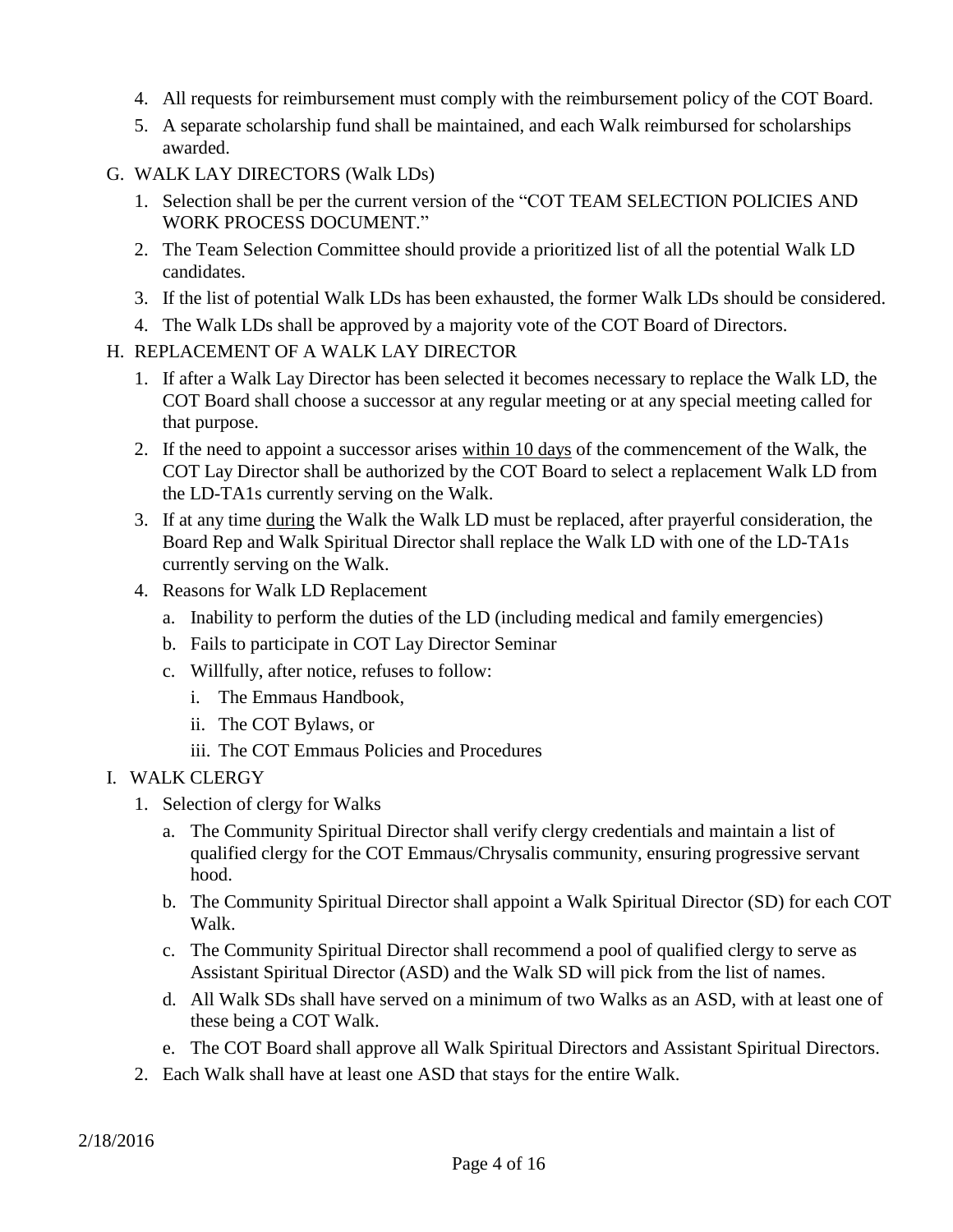- 3. If a Spiritual Director has not been selected by the second team meeting for an upcoming Walk, the Walk shall be canceled**.**
- 4. Grape juice shall be used in the Chalice for celebration of the Holy Eucharist at all functions of the COT Emmaus Community.
- <span id="page-4-0"></span>J. WALK BOARD REPRESENTATIVE (Board Rep)
	- 1. Selection for the Walk
		- a. The Board Rep for each Walk shall be nominated by the COT Community Lay Director
		- b. The COT Board shall approve the Board Rep for each Walk
	- 2. Qualifications
		- a. Must be, or have been in the past year, a member of the COT Board
		- b. Must have attended the Board Representative and Leadership Training Seminars prior to the date of the first team meeting
		- c. It is highly desirable for the Board Rep to have previously served as a Walk LD
	- 3. The Board Rep shall
		- a. Attend every team meeting and be there at all times. If the Board Representative cannot attend a team meeting, then a person that meets the qualifications of a COT Board Representative shall attend in their place.
		- b. Serve as a member of the inside team on the Walk and be present for inside team activities.
		- c. Ensure that all talks and team formation activities are in compliance with the "Upper Room Handbook of Emmaus" and the COT Board Policies and Procedures.
		- d. Review the contents of the "Pilgrim Packets" for the Pilgrims on the last day of the Walk.
		- e. Be present for the entire three-day Walk.
		- f. Be responsible for the Walk book table by
			- i. Managing all monies from book sales
			- ii. Ensuring the donated books are picked up and returned to inventory
			- iii. Ensuring the books for sale are picked up from the book store and then returned after the Walk (along with all monies) to the book store (if applicable)
		- g. Be present for all of the Walk follow-up meeting (or send a qualified substitute).

### <span id="page-4-1"></span>K. COT MUSIC

- 1. Music on a Walk
	- a. The purpose of music on a Walk is to help establish the proper environment to allow the Pilgrims (and team members) to draw closer to God.
	- b. The musical team is to assist with singing during the Walk, and NOT provide a performance by the musicians.
	- c. All music on the Walks is to be to the glory of God and not to the glory of individuals or groups (a "performance").
	- d. The intent is to involve as many of the Pilgrims as possible.
	- e. The Lay Director has control of the volume and what amplification may be used, if any, on the Walk.
- 2. Chapel Music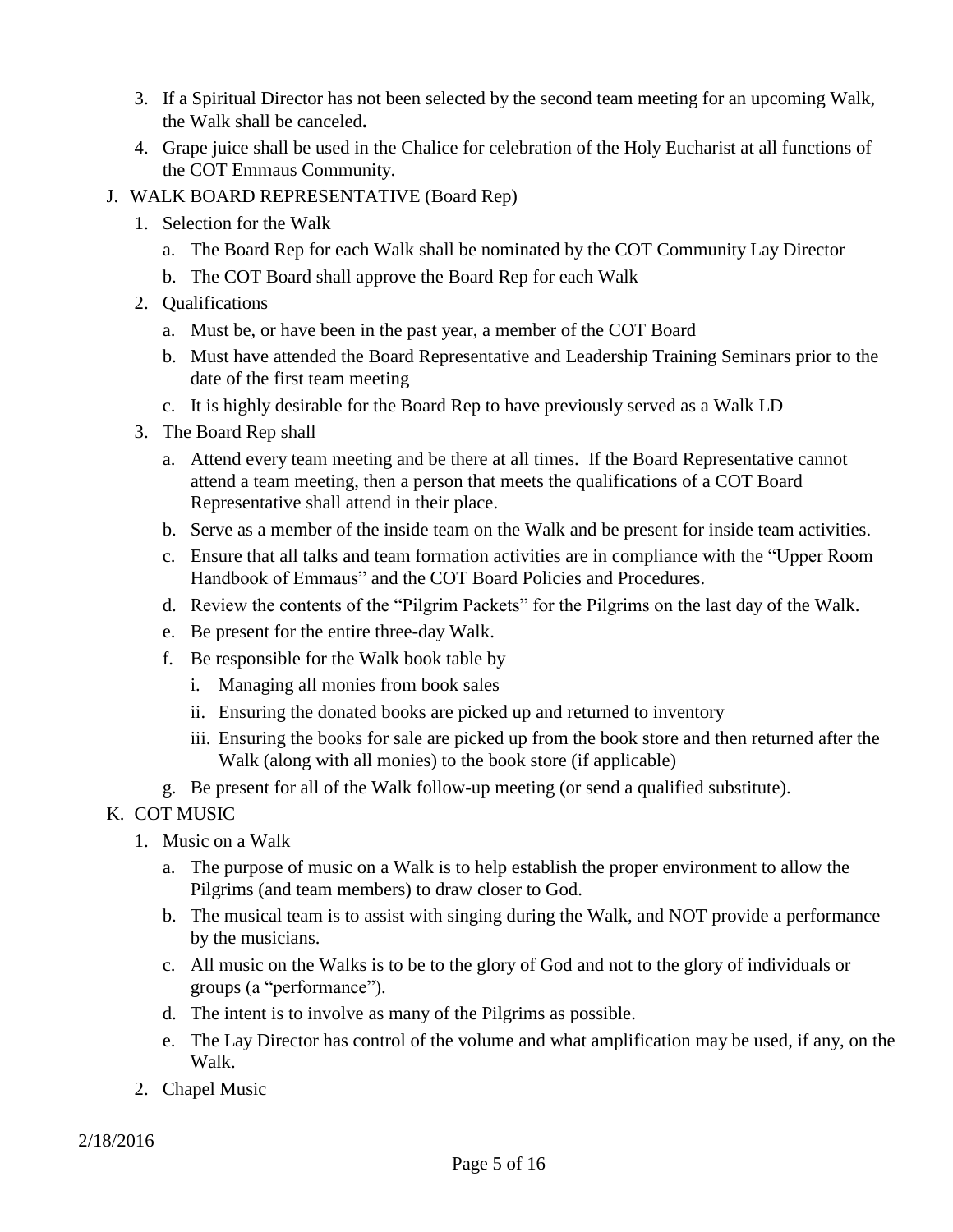- a. Recorded music in the Chapel is very appropriate to enhance the mood of contemplation and reflection.
- b. The music should not intrude on the Pilgrims' ability to concentrate and commune with the Holy Spirit.
- 3. Music at COT Gatherings
	- a. The person leading the music at Gatherings shall be an experienced musician who has worked as a musician on at least one Walk conducted by the COT Emmaus Community to ensure the consistency in tempos and characteristic phrasing of familiar songs.
	- b. Song selection shall be the prerogative of the Head Musician for the Gathering.
- 4. COT CCLI License for Music
	- a. The use of the license is for Emmaus Walks, Emmaus team meetings, Emmaus Gatherings, Chrysalis Flights, and Chrysalis RUSH
	- b. Copying of the COT music books is only permitted by the Music Board Director (requires additional licensing fees)
- <span id="page-5-0"></span>L. PRE-WALK
	- 1. During the team formation process, a list of team members that are trained medical personnel (doctor, nurse, EMT, etc.) should be created and provided to the Walk LD and the Head TA.
	- 2. Selection of table names is the responsibility of the Walk LD.
	- 3. Assignment of Talks
		- a. The Walk LD shall assign talks in accordance within the guidelines in the Team Manual.
		- b. The Walk LD, once the "inside team" has been selected, shall receive the prior talk history from the COT database. The Walk LD shall use this information when praying about and discerning who should give each talk.
		- c. The Walk LD should try not to have speakers repeat a talk they have previously given.
		- d. Talk assignments determined by the Model
			- i. Perseverance: Lay Director
			- ii. Priority: Experienced ALD
			- iii. Fourth Day: ALD
			- iv. Means of Grace & Dying Moments Communion: Spiritual Director
	- 4. All talks (including clergy talks) shall be previewed before the Walk.
	- 5. Walk Manuals
		- a. There should be ten complete (non-abbreviated version) Walk manuals.
		- b. The Walk LD, SD, two ASDs, HCTA, ALDs, Head Musician, and Board Rep should each receive a copy.
		- c. The manuals should be provided by the Chair of the Team Training Committee, or his/her designee, at or before the first team training.
	- 6. Pillow Agape
		- a. The Head TA shall ensure that all pillow agape to be distributed on the Walk is acceptable.
		- b. There should be no individual names on the pillow agape (church names and reunion group names are acceptable).
- <span id="page-5-1"></span>M. DURING EACH WALK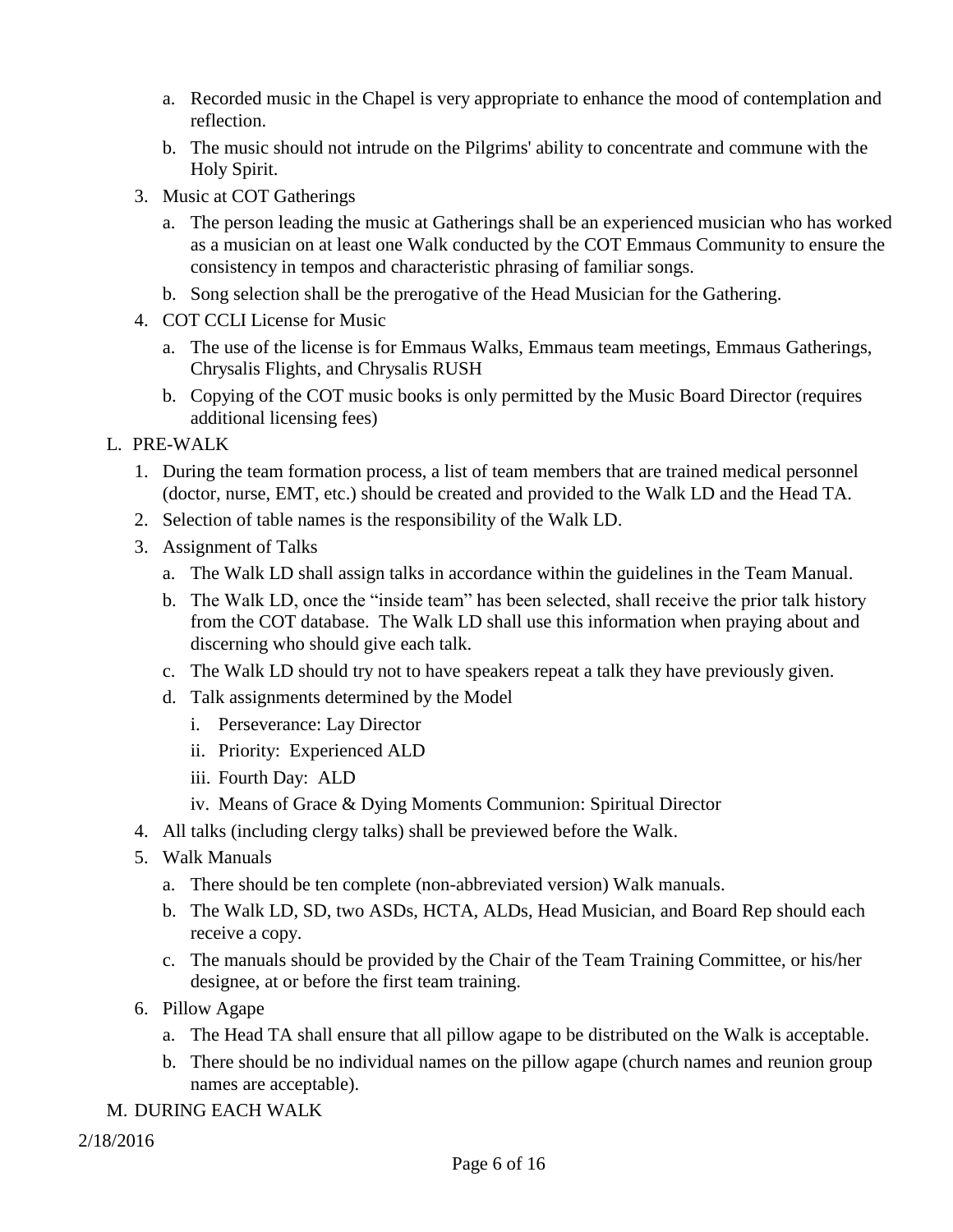- 1. Leaving a Walk
	- a. Any Pilgrim who leaves a Walk in progress will NOT be allowed to return to the Walk.
	- b. In the case of a team member leaving, the Walk LD will determine if that team member will be allowed to return to the Walk or if they need to be replaced. If a replacement is needed, the Walk LD and Board Rep shall find a replacement.
- 2. Photographs and Voice Recordings
	- a. The official Walk photograph shall be the only photography allowed on COT Walks.
	- b. Audio and video recordings are strictly prohibited.
	- c. The Walk photograph should be provided to all Pilgrims and team members.
- 3. Pilgrim Packet
	- a. Contents
		- i. "Fourth Day" book
		- ii. "What is Emmaus" book
		- iii. Team & Pilgrim Rosters
		- iv. COT Board Roster
		- v. Walk Photo
		- vi. Group Reunion Card (Service Sheet)
		- vii. Invitation letter to the follow-up meeting
		- viii. "Welcome to Community" letter from Community LD, which should include website information
	- b. Board Secretary, or his/her designee, prepares the packet for the Walks
	- c. Packets shall be placed in the Agape Bag
- 4. Walk Meals
	- a. Kitchen TAs should prepare/serve all meals with the exception of the Agape meal
	- b. Care should be taken to not "up-stage" the Agape meal
	- c. TAs should sit with the Inside Team at the Agape meal
- 5. Book Sales during COT Walks
	- a. Requests for specific books for the book table shall be made to the Board Rep and shall meet the intent of the Walk to Emmaus.
	- b. The request and sale of Christian audio/video media shall follow the same policy.
	- c. T-shirts, bumper stickers, Christian jewelry, etc. shall NOT be sold on any Walk.
	- d. Literature shall be sold at or near cost.
- 6. Closing Ceremony for the Walk
	- a. Pilgrims should go to podium by table to share their experience  $\&$  answer the questions
	- b. No one should be forced to share their Walk experience
- 7. Singling-out Individuals
	- a. Care should be taken to not single out any individual (Pilgrim or Team) on the Walk.
	- b. Celebrating birthdays/anniversaries, updating sport scores, remembering historical events, etc. takes away from the purpose of "Walk to Emmaus," and therefore, should not be done on a Walk.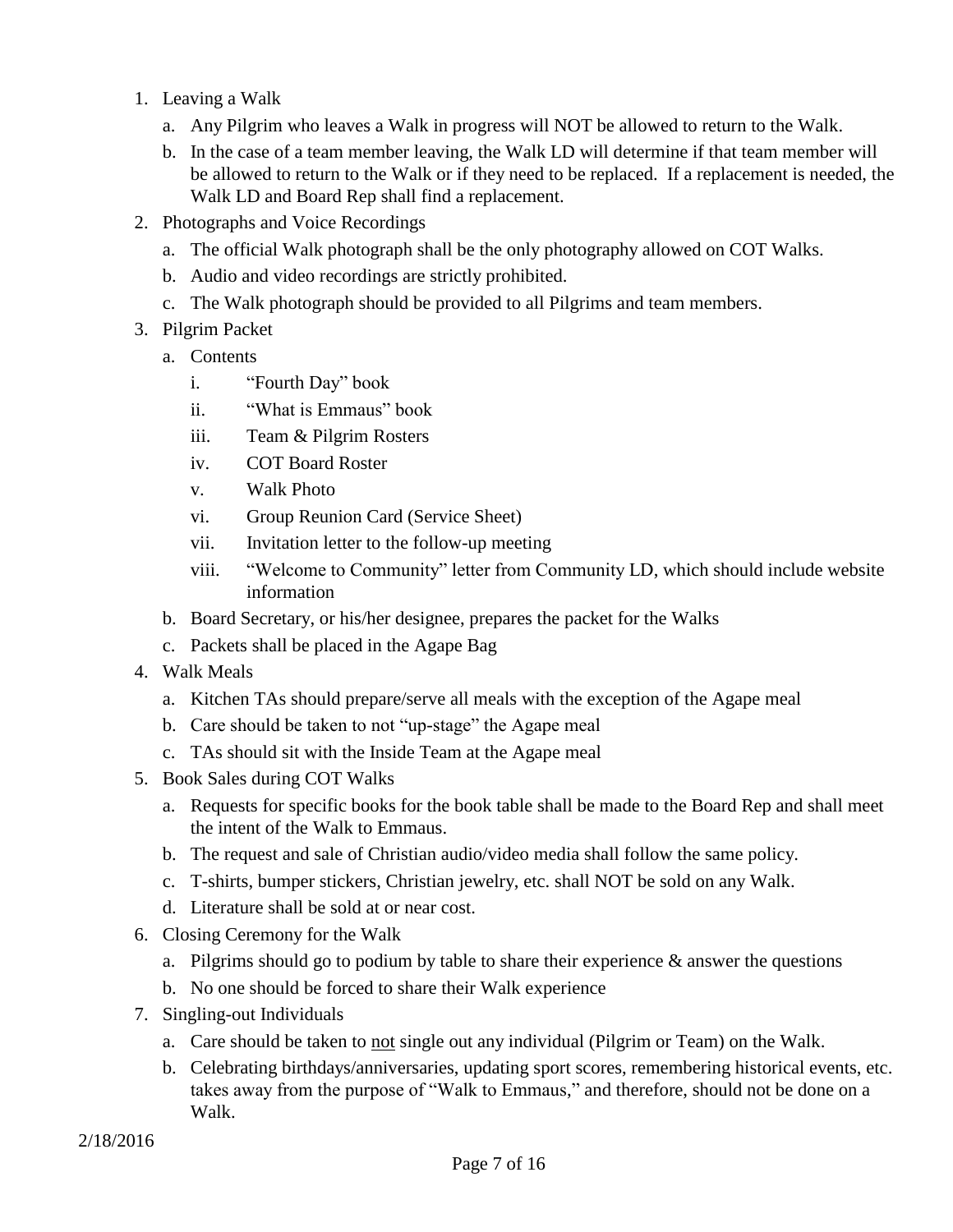<span id="page-7-0"></span>N. POST WALK

- 1. Post Walk Report
	- a. The Walk LD (with the assistance of the Board Rep) should provide the report to the COT Board
		- i. What went well
		- ii. What should be improved
		- iii. Were there any issues?
	- b. A written copy of the report should be given to the Chair of the Team Training Committee.
	- c. Any needed policy changes should be recorded in the COT Policies and Procedures.
- 2. LD, ALDs, and Heads should meet with the Team Selection Committee within two weeks of the Walk.
- 3. The Walk LD is to provide the follow-up meeting invitation and ensure it is put in the Pilgrim Packets for the Pilgrims and in the letter bags for the team.
- 4. The Community ALD shall send a follow-up reminder to the sponsors asking them to remind and bring their Pilgrim and breakfast item to the follow-up meeting.

### <span id="page-7-2"></span><span id="page-7-1"></span>**II. Safety on COT Walks**

- A. PILGRIM SAFETY
	- 1. The Pilgrims shall be instructed to stay on the Walk site property
	- 2. Pilgrims shall not be transported by golf carts or other similar type devices during a Walk. Team members' personal cars should be used for any needed transportation.

#### <span id="page-7-3"></span>B. BED CHARTS

- 1. Bed charts shall be made and kept up-to-date for the Pilgrim and team sleeping areas.
- 2. The Walk LD and Head TA shall each have a copy in case of an emergency or evacuation.
- <span id="page-7-4"></span>C. EMERGENCY ON A WALK
	- 1. Emergency Assembly Point
		- a. An escape route shall be discussed with the team and Pilgrims.
		- b. A designated place to meet shall be established away from the facility for any emergencies.
	- 2. If there is a medical emergency on a Walk
		- a. One of the Past LD-TAs should take charge of the emergency.
		- b. If there are trained medical personnel on the Walk they should be asked to help. Check the list that was created during the Team Formation meetings to see if there are any trained medical personnel on the team.
		- c. Non-trained/qualified personnel shall not administer treatment.
		- d. Treatment should be left up to the EMTs and qualified medical personnel.
	- 3. "911" should be called if
		- a. There is a structure fire
		- b. There is a medical emergency
			- i. Loss of consciousness
			- ii. Gasping for air or not breathing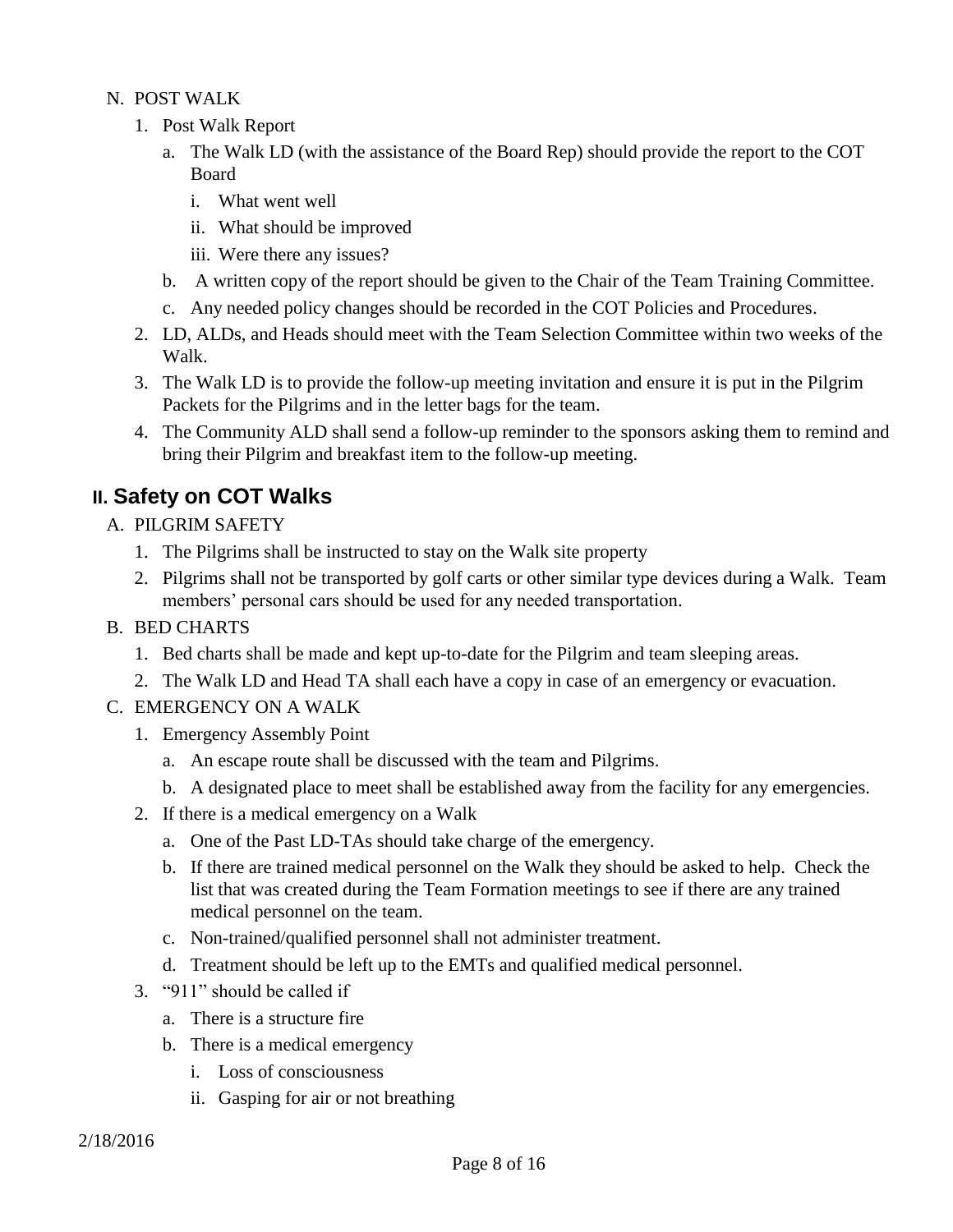- iii. Severe allergic reaction
- iv. Uncontrollable bleeding
- v. A significant fall that may have broken a bone
- vi. Others symptoms that require immediate attention
- 4. If you are not sure if 911 should be called, call "911". Seek counsel from the 911 operator for what should be done until the emergency team arrives.
- 5. If "911" is called, one of the Past LD TAs shall
	- a. Contact the Walk site administrator or the person "on-call"
	- b. Contact the Community LD
	- c. Contact the Pilgrim's sponsor (if the affected person is a Pilgrim)
	- d. Contact the team member's emergency contact (if the affected person is a team member)
	- e. Accompany the ambulance if person is taken for treatment

#### <span id="page-8-0"></span>D. COMMUNICABLE DISEASES

- 1. Disease Transmittal
	- a. Any time there is a gathering of individuals living in close quarters for a period of time there is always the danger of transmitting diseases from person to person. Therefore, the COT Emmaus Board has established guidelines to minimize such dangers on COT Walks.
	- b. Diseases that can be transmitted from person to person include, but are not limited to, common cold, influenza, meningitis, stomach virus, dysentery, hepatitis, HIV and tuberculosis.
	- c. There are basically three ways in which humans transmit diseases to others:
		- i. Oral/nasal secretions may be passed by coughing, sneezing, or touching. This is how the common cold, influenza, and meningitis are transmitted.
		- ii. Through bowel secretion that one may pass to others via hand-to-mouth route such as might occur without proper hand washing. This is how dysentery, hepatitis A, and stomach viruses are transmitted.
		- iii. Through sharing of body fluids as might occur in sexual intercourse or sharing unclean needles to give injections. This is how Hepatitis B and HIV are transmitted.
- 2. Precautions
	- a. Persons on COT Walks need to adhere to some common sense precautions that should limit the danger of spreading communicable diseases.
		- i. Serving and preparing foods should be done only after thorough washing of hands with soap and hot water.
		- ii. All dishes should be washed thoroughly with soap and hot water. As an extra precaution, 1 tsp. bleach may be added to dishwater as a sanitizing agent.
		- iii. All persons should wash hands thoroughly after using rest rooms before returning to duties.
		- iv. All persons cleaning toilets should wear disposable rubber gloves and wash their hands thoroughly with soap and water once cleaning is complete.
		- v. Sanitary napkins should be wrapped in tissue and discarded in plastic-lined waste receptacle.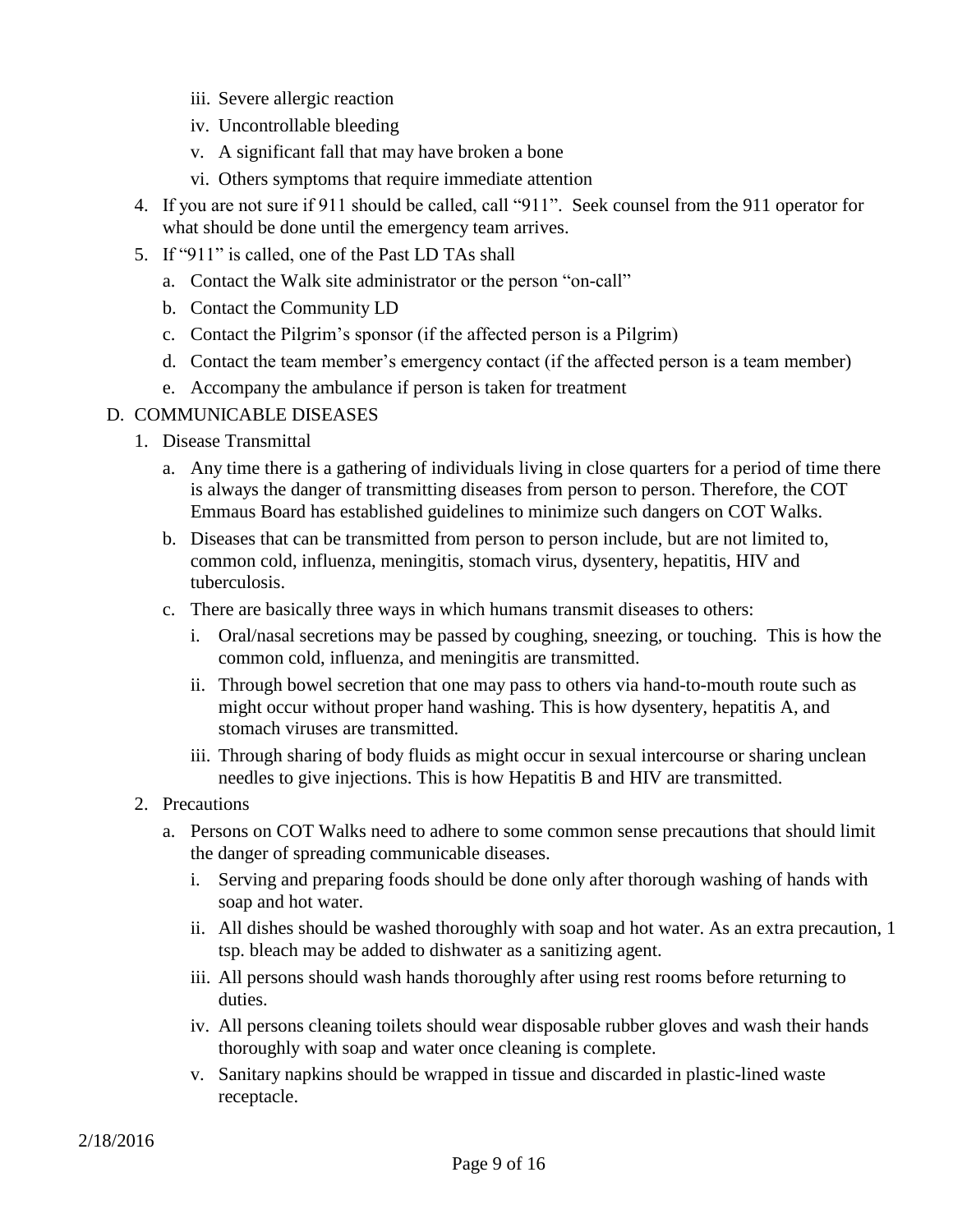- b. If a person, Pilgrim or team, has a sudden onset of fever, vomiting, and/or diarrhea before arriving at the Walk, they should cancel and attend a later Walk.
- c. Special attention should be given to cleaning blood that may occur with accident or illness
	- i. Wear disposable rubber gloves.
	- ii. Place paper towel over bloody surface and add bleach (1-10 concentration of bleach to water) or other sanitizing agent.
	- iii. Wipe clean and discard gloves and towels in plastic-lined waste receptacle.
	- iv. Always wash hands thoroughly afterwards with soap and water even if rubber gloves are worn.

### <span id="page-9-0"></span>**III. COT Team Selection Committee**

- <span id="page-9-1"></span>A. RESPONSIBILITIES - Using the current version of the "COT TEAM SELECTION POLICIES AND WORK PROCESS DOCUMENT," create the "team selection list" that each Walk Lay Director shall use for filling the various roles on the Walk they will lead.
- <span id="page-9-2"></span>B. COMMITTEE MEMBER SELECTION
	- 1. Members shall be nominated by the Team Selection Chair
	- 2. Members shall be approved by a majority vote of the COT Board
- <span id="page-9-3"></span>C. COMMITTEE COMPOSITION
	- 1. Chair of Team Selection Committee
		- a. Shall be responsible for leading the Team Selection Committee
		- b. Shall serve as primary contact for the Walk Lay Director and assist as questions and/or problems arise during the team formation process
		- c. Shall serve as an appointed member of the COT Board and serve as the primary link between the COT Board and the COT Team Selection Committee
	- 2. Community Assistant Lay Director
		- a. Shall serve as the secondary link between the COT Board and the Team Selection Committee
		- b. Shall not serve as Chair of Team Selection Committee
	- 3. COT Database & Document Manager
	- 4. COT Community Spiritual Director
	- 5. Three or four past COT Walk Lay Directors approved by the COT Board Directors.
- <span id="page-9-4"></span>D. SELECTION OF WALK TEAM MEMBERS
	- 1. Using prayer and the current version of the "COT TEAM SELECTION POLICIES AND WORK PROCESS DOCUMENT," the Team Selection Committee shall produce a list of potential team members for each Walk. The names shall be listed in priority order by each role needed on the Walk. This list shall also indicate the number of team members to be obtained for each team role.
	- 2. The Walk Lay Director shall use the list provided by the Team Selection Committee and shall call each person in the order shown. Each role on the Walk shall be filled to the number indicated on the provided list.
	- 3. If the names for a particular role have been exhausted, the Walk Lay Director shall work with the Chair of the Team Selection Committee to obtain additional names.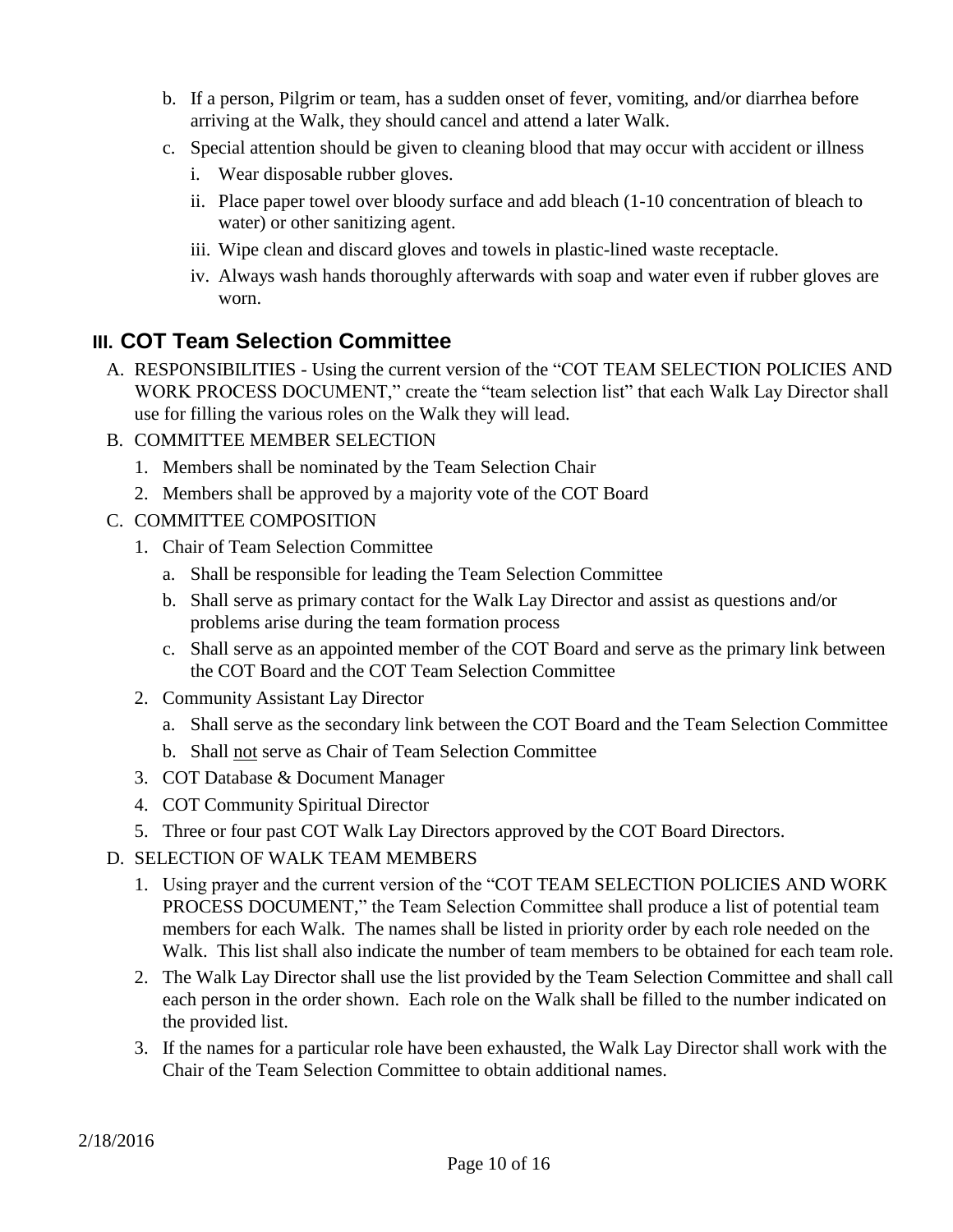- 4. Some or all of the Team Selection Committee should meet with the LD, ALDs, and Heads within two weeks after the completion of their Walk to gather feedback on team members and ask questions such as:
	- a. Who showed leadership abilities and should be considered for head positions, ALD, LD?
	- b. Who gave particularly good talks or struggled with their talk?
	- c. Was anyone difficult or challenging?
	- d. What improvements are needed in the team selection process?

### <span id="page-10-1"></span><span id="page-10-0"></span>**IV. Training for Emmaus Leadership**

- A. LAY DIRECTOR SEMINAR AND LEADERSHIP TRAINING SEMINAR
	- 1. The COT Emmaus Board shall conduct a Leadership Training Seminar and a Lay Director Seminar each year.
	- 2. All Lay Directors and Board Representatives are required to complete the Lay Director Seminar within 12 months of the Lay Director selecting their Team.
	- 3. All new COT Board members shall attend the Leadership Training Seminar within their first year of Board service.
	- 4. Leadership Training should be open to all members of the COT Community.
- <span id="page-10-2"></span>B. COT CLERGY TRAINING
	- 1. The Spiritual Director of the COT Emmaus Community shall conduct training for Walk Spiritual Directors at least once per year.
	- 2. All Spiritual Directors shall attend the training prior to serving on their first Walk as either SD or ASD.
- <span id="page-10-3"></span>C. RECORD OF TRAINING
	- 1. The COT Emmaus Community Assistant Lay Director shall obtain a record of attendance at each training seminar.
	- 2. A copy of the attendance records shall be delivered to the COT Database and Document Manager for storage in the COT database.

### <span id="page-10-5"></span><span id="page-10-4"></span>**V. COT Board of Directors**

- A. ELECTION OF THE AT-LARGE DIRECTORS
	- 1. The COT Team Selection Committee shall serve as the nominating committee.
	- 2. The COT Secretary shall obtain a list of the COT  $4<sup>th</sup>$  Day (including their contact information) before the annual meeting.
	- 3. This list should be used as the "sign-in" document at the COT annual meeting to establish a quorum.
- <span id="page-10-7"></span><span id="page-10-6"></span>B. COT BOARD OF DIRECTORS OFFICER RESPONSIBILITIES (in addition to those outlined in the COT Bylaws, if any)
	- 1. Community LD
		- a. Must have served as COT Walk LD
		- b. Coordinates/schedules the annual Leadership Training Seminar
		- c. Coordinates/schedules the annual Lay Director Seminar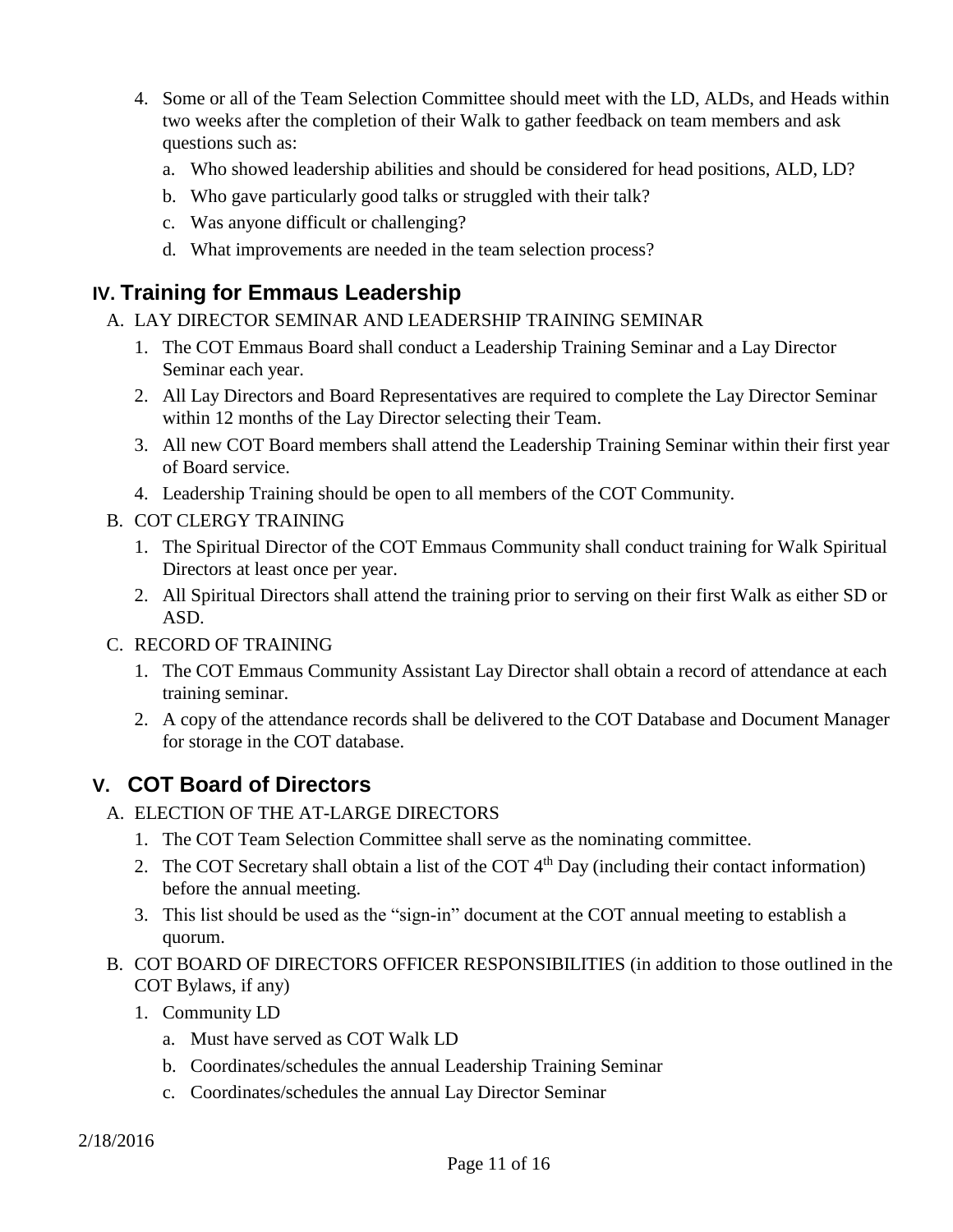- 2. Community ALD
	- a. Organize and lead the Walk follow-up meeting
	- b. Send a follow-up reminder to the sponsors asking them to remind (and bring) their Pilgrim(s) and breakfast item to the follow-up meeting
	- c. Shall obtain records of attendance of all COT training seminars for the COT Database & Document Manager
	- d. Serves as sitting member of the Team Selection Committee
- 3. Secretary
	- a. Shall keep the hard copy of the COT Board minutes in a binder which will be passed on to their successor
	- b. Verify a quorum at the annual meeting by using a list of  $4<sup>th</sup>$  Day as the sign-in, and record the votes
	- c. Prepare Pilgrim Packets for each COT Walk
- C. COT BOARD OF DIRECTORS APPOINTED MEMBER RESPONSIBILITIES (in addition to those outlined in the COT Bylaws, if any)
	- 1. Database & Document Manager
		- a. Ensure that the COT database containing  $4<sup>th</sup>$  Day information is not shared with any other organization
		- b. Shall keep the document archives electronically
		- c. Work with Registrar to ensure database is updated with team and Pilgrim information for each COT Walk
		- d. Ensure that the Policies and Procedures and Bylaws are kept up-to-date based on COT Board meetings and keep possession of the original signed copy of the Bylaws.
	- 2. Financial Secretary shall store the COT finance records in a fireproof box which should be kept in the COT storage unit
	- 3. Registrar
		- a. Prepare the COT computer for the Walk computer TA by listing the Pilgrims and team members along with their contact information
		- b. Supply the printer and computer to the Walk computer TA prior to each Walk
		- c. Provide a list of Walk Pilgrims and team members to the Webmaster by starting day of the Walk for posting on the COT website
		- d. Provide sponsor contact info (address, phone numbers, e-mail address) to the Community ALD immediately after the Walk to be used for Walk follow-up meeting reminder
	- 4. Webmaster
		- a. Update the COT website with Pilgrim and team member rosters, as well as Walk photos
		- b. Post Gathering information and other COT events on the COT website as they are planned
		- c. Set up the 72-hour Prayer Vigil with the on-line community for each Walk
		- d. Update on-line COT forms as needed
	- 5. Chair of the Team Training Committee
		- a. For each COT Walk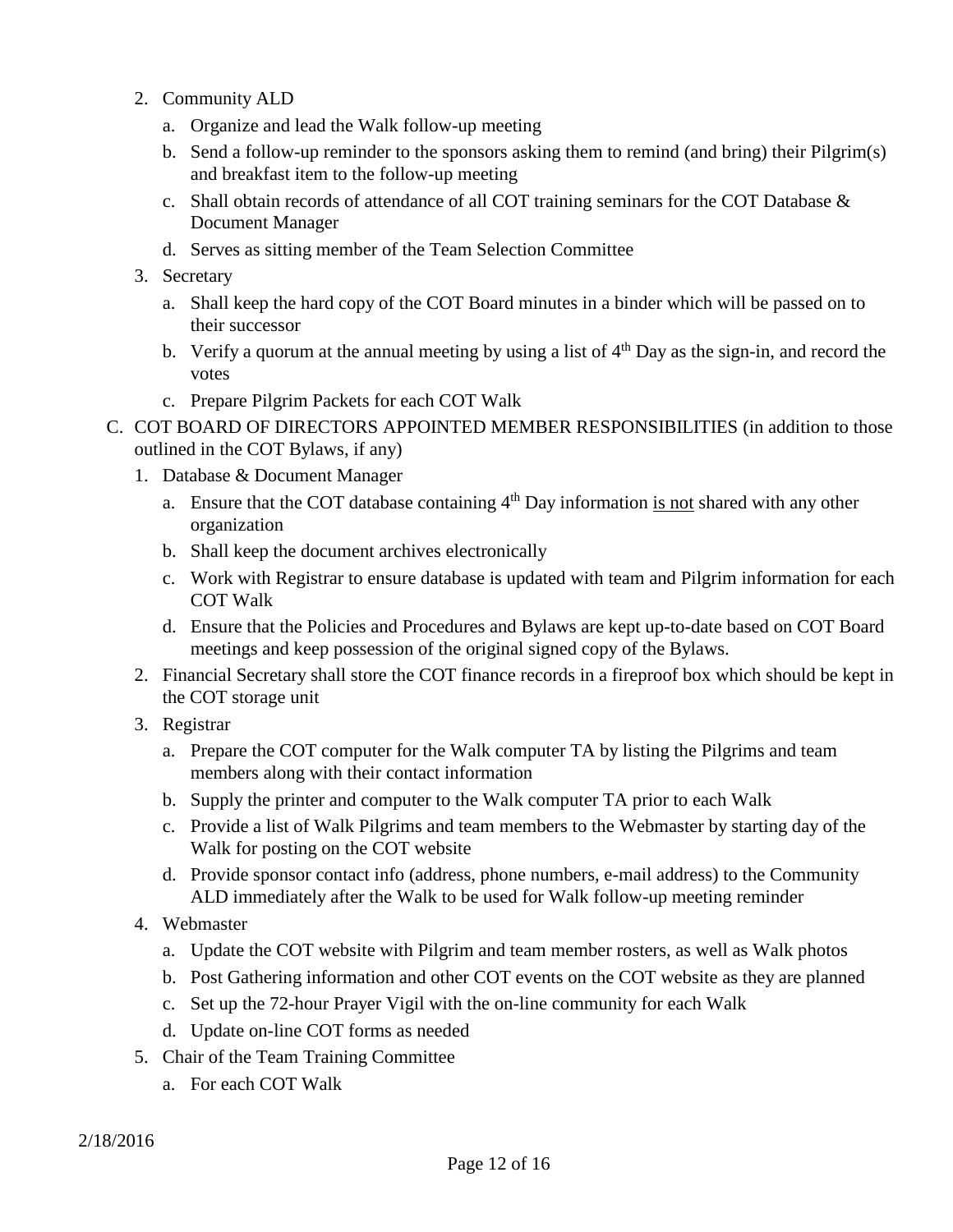- i. Organize and conduct a one-half day training session for each major component of the team (usually morning of first team meeting)
- ii. Recruit qualified training leaders for each major area
- iii. Prepare training manuals and provide a copy to training leaders in advance
- iv. Prepare/obtain Walk Manuals (ensure there are 10 current and complete manuals for each Walk) and provide at or before the first team training meeting
- b. Keep all training material up-to-date
- c. Receive Walk LD "Post Walk Report" after each Walk and add necessary comments to training material
- d. Maintain a list of team position job duties and descriptions
- D. COT BOARD OF DIRECTORS ELECTED MEMBER RESPONSIBILITIES (in addition to those outlined in the COT Bylaws, if any)
	- 1. Agape Director
		- a. Request and send Wall Agape letters via e-mail to other Emmaus communities as needed
		- b. Coordinate COT Community Agape parties as needed
		- c. Solicit Pillow Agape from  $4<sup>th</sup>$  Day
		- d. Ensure that an adequate amount of Pillow Agape is received for each COT Walk and that it meets COT guidelines
		- e. Ensure that Pillow Agape is delivered to the Agape or Head TA with instructions prior to each COT Walk
		- f. Ensure that Wall Agape letters are available for each COT Walk
	- 2. Church Liaison Director
		- a. Maintain an updated list of church liaisons
		- b. Communicate with church liaisons to pass on information about upcoming Emmaus events such as Gatherings, Candlelights, Closings, etc.
		- c. Work with church liaisons and Database and Document Manager to update information in the COT database regarding  $4<sup>th</sup>$  Day contact information
	- 3. Chrysalis Chair
		- a. Keep the COT Board current on Chrysalis Community events, important dates, and needs of Chrysalis
		- b. Ensure that Chrysalis is adhering to COT Policies and Procedures
		- c. Serve as an ambassador to COT community at COT Emmaus events
	- 4. Communications Director
		- a. Ensure that 4<sup>th</sup> Day is notified of COT Community events
		- b. As needed or requested by the COT Board, prepare the COT Community newsletter known as "4<sup>th</sup> Day Formation" by retrieving articles from various Board members or COT committees
		- c. Create and publicize ads or other notifications as needed or requested by the COT Board
		- d. Arrange for distribution of the "4<sup>th</sup> Day Formation" or other notifications by mail and/or email.
		- e. Print and deliver 30 extra newsletters to each COT Walk for the Pilgrim Packets
	- 5. Community Spiritual Director (SD)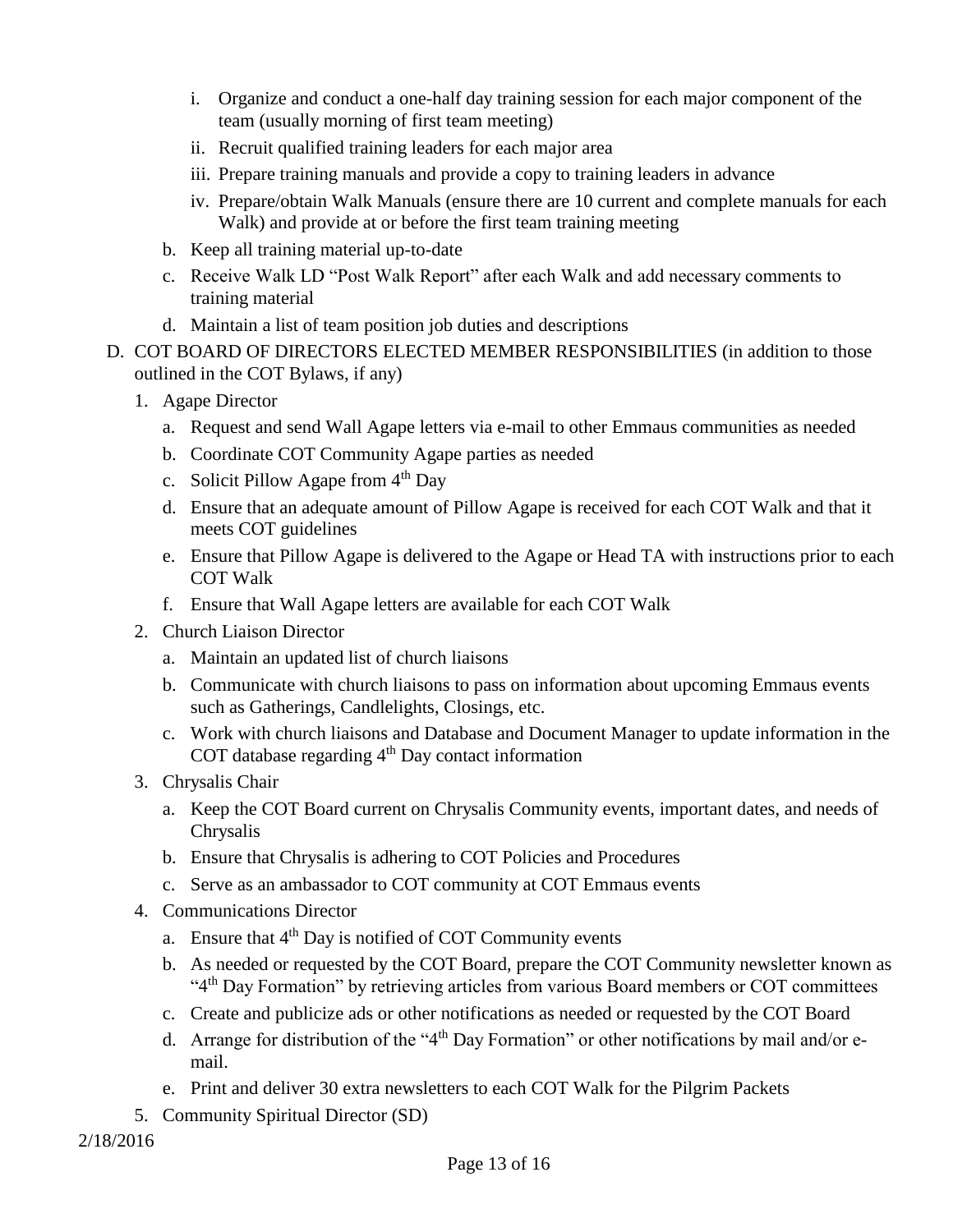- a. Arrange for SD at Candlelights
- b. Arrange for SD at Gatherings and coordinate with Gathering SD/host church to supply communion elements
- c. Arrange for SD at team trainings
- d. Supply ASD and Visiting Clergy (VC) candidates to Walk SD
- 6. Facility Preparation Director
	- a. Maintain the COT storage unit and ensure that the COT property is protected
	- b. Control, inventory, organize, and coordinate items used and stored in the storage unit for team training and COT Walks
	- c. Work with COT Treasurer to purchase supplies that are needed for each Walk, Gathering, Follow-up meeting, and other COT events
	- d. For each COT Walk, provide a list of items in storage to the HKTA and HTA at Team Training to avoid unnecessary expenses/purchases and train them on proper procedures to inventory supplies that will require replacement after the Walk
	- e. Coordinate with each Walk LD the COT property they will have to use on the Walk
	- f. Accompany  $4<sup>th</sup>$  Day and team members to the Emmaus storage room or send a designee
	- g. Assist team members in setting up the site for the Walk as well as taking it down and ensuring that all of the supplies are returned back into the storage unit
	- h. Maintain adequate supply of literature and deliver in a timely manner as needed
		- i. Emmaus brochures
		- ii. Group Reunion cards (Service Sheets)
		- iii. Purple Pilgrim books
		- iv. "Fourth Day" books
		- v. "What is Emmaus" books
	- i. Maintain adequate supply of doves, crosses, and lanyards for both
	- j. Coordinate making of table crosses with each Walk LD
	- k. Develop a procedure check list for trailer use
	- 1. Ensure and verify that any  $4<sup>th</sup>$  Day or team member taking the trailer to or from a Walk
		- i. Has their own liability insurance
		- ii. The trailer is connected to the vehicle in such a way to adhere to all DOT regulations
	- m. Regulate Use of COT Property
		- i. All requests for use of COT property must be approved by the COT Board
		- ii. If approved, property that is borrowed must be returned within the timeframe designated by the COT Board
	- n. Maintains an inventory and sign-in/sign-out record of all COT electronics, i.e. computers, printers, projectors, MP3, etc.
- 7. Fourth Day Walk Director
	- a. Coordinate with each Walk LD and seek  $4<sup>th</sup>$  Day individuals and/or groups to provide for each COT Walk the
		- i. Team Meal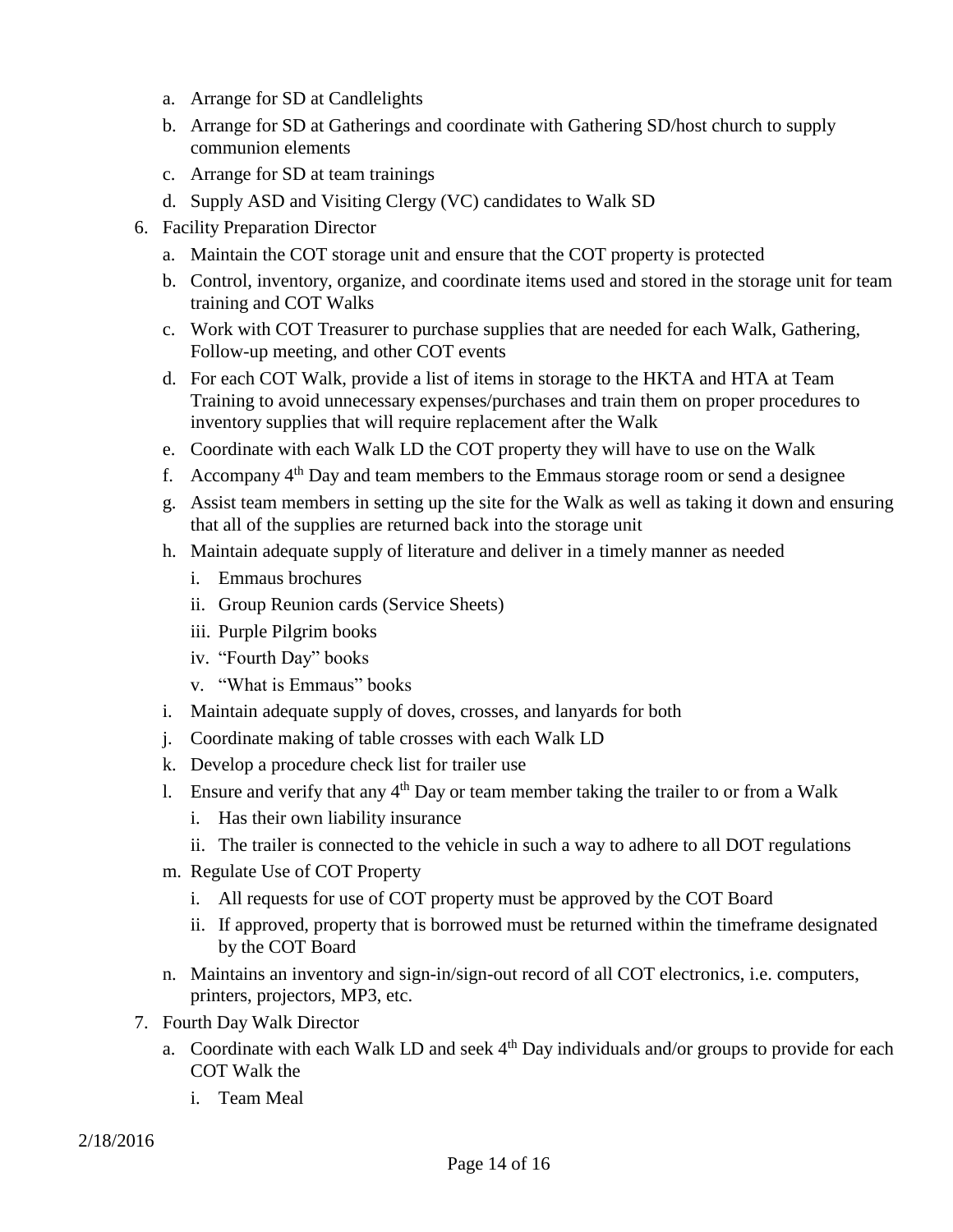- ii. Agape Meal (to include servers)
- b. Coordinate with each Walk LD and seek  $4<sup>th</sup>$  Day individuals to serve as
	- i. Sponsor's Hour LD
	- ii. Walk Photographer
	- iii. Candlelight LD (work with Community SD to ensure clergy is available for communion)
- c. Provide scripts and instructions for each event, and offer training and/or assistance as needed
- d. Coordinate with community churches to provide drivers and vans to transport Pilgrims and team members to and from Candlelight, when held off-site
- 8. Gatherings Director
	- a. Reserve locations for COT Emmaus Gatherings
	- b. Ensure all Gatherings are publicized along with meal menus
	- c. Work with 4<sup>th</sup> Day at the host church and Music Board Director to coordinate the event
	- d. Ensure that the Gathering script is followed
- 9. Kitchen Director
	- a. Works with training the kitchen teams on each COT Walk
	- b. Assist in preparing sample menus, meal prep guidelines, and set up for ordering of supplies
- 10. Music Director
	- a. File all reports with CCLI and renew the license annually; answer questions related to the license
	- b. Provide team training for the musicians
	- c. Process requests from community musicians for additional music which includes researching the ownership of a copyrighted song primarily through CCLI
	- d. Maintain the master copy of the various COT Community music books and PowerPoint music slides
	- e. Receive all requests for additional copies of the COT Community music books and seek approval of funds by the COT Board for any additional music books before additional copies are made
	- f. Encourage and facilitate musician workshops in the various area communities as well as COT Emmaus musician workshops
	- g. Work with the COT Database and Document Manager to maintain a master list of the COT musicians
	- h. Coordinate the availability of musicians for Gatherings and other COT events
- 11. Reunion Group Director
	- a. Compile and maintain a list of active reunion groups in the community
	- b. Encourage and support the formation of and established reunion groups
	- c. Provide up-to-date list of active reunion groups to Webmaster for posting on the COT website
	- d. Provide up-to-date list of active reunion groups to Board Secretary for Pilgrim Packets for each Walk
	- e. Speak at Gatherings to remind  $4<sup>th</sup>$  Day about the importance of being in a reunion group and request updated group information